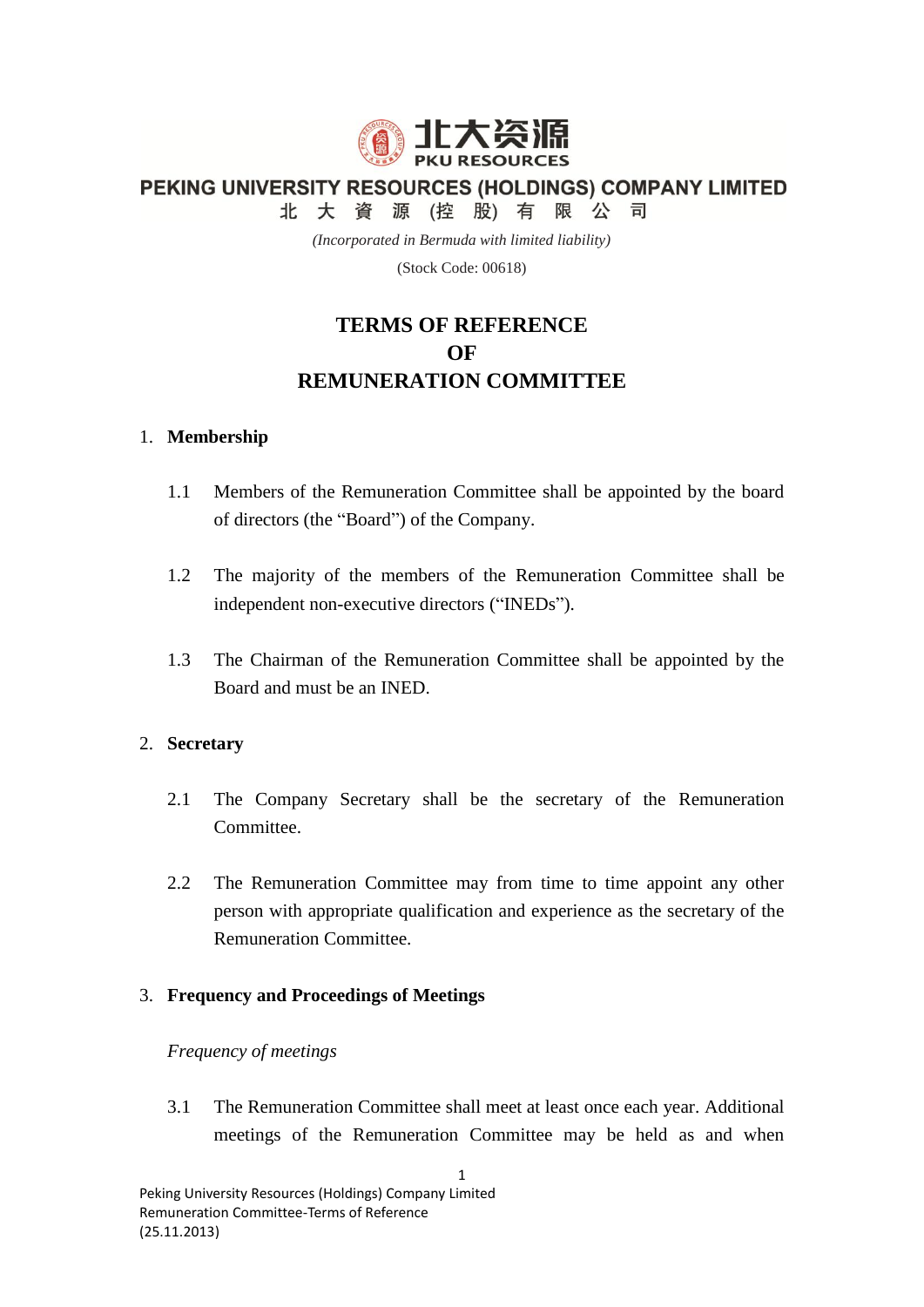required.

## *Quorum*

3.2 The quorum for meetings of the Remuneration Committee shall be any two members.

## *Attendance at meetings*

- 3.3 Members of the Remuneration Committee may attend meetings of the Remuneration Committee either in person, by telephone or by video conference or through other electronic means of communication or in such other manner as the members may agree.
- 3.4 At the invitation of the Remuneration Committee, the Chairman of the Board, Head of Human Resources and relevant senior management, external advisers and other persons may be invited to attend all or part of any meetings.

## *Notice of meetings*

- 3.5 A meeting of the Remuneration Committee may be convened by any of its members or by the secretary of the Remuneration Committee.
- 3.6 Notice of any meetings has to be given at least 14 days prior to any such meeting being held, unless all members of the Remuneration Committee waive such notice. Notice of any adjourned meetings is not required if adjournment is for less than 14 days.

# *Resolutions*

- 3.7 Resolutions of the Remuneration Committee at any meetings shall be passed by a majority of votes of the members present.
- 3.8 A resolution in writing signed by all the members of the Remuneration Committee shall be as valid and effectual as if it had been passed at a meeting of the Remuneration Committee duly convened and held.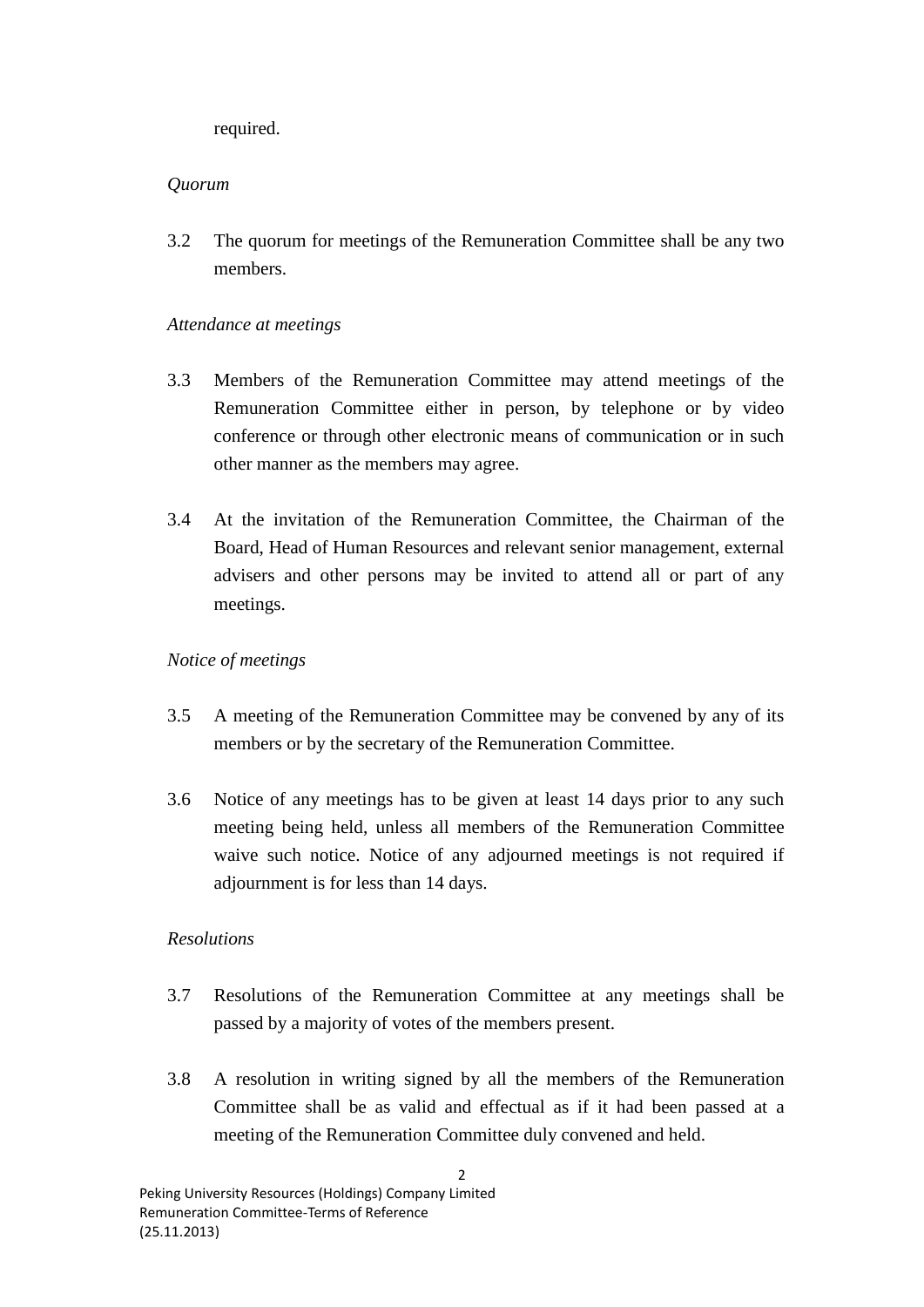#### *Minutes of meetings*

- 3.9 Draft and final versions of minutes of Remuneration Committee meetings shall be sent to all members of the Remuneration Committee for their comment and records within a reasonable time after the meeting.
- 3.10 Minutes of the Remuneration Committee shall be kept by the secretary of the Remuneration Committee and shall be available for inspection by any member of the Remuneration Committee or the Board at any reasonable time on reasonable notice.

## **4. Authority**

- 4.1 The Remuneration Committee shall consult the Chairman of the Board about their remuneration proposals for other executive Directors and senior management.
- 4.2 The Remuneration Committee is authorised by the Board to seek any remuneration related information it requires from senior management of the Company in order to perform its duties.
- 4.3 The Remuneration Committee is authorised by the Board where necessary to have access to independent professional advice.
- 4.4 The Remuneration Committee shall be provided with sufficient resources to perform its duties.

#### **5. Responsibility, Powers and Functions**

The Remuneration Committee shall have the following responsibilities, powers and functions:

5.1 To make recommendations to the Board on the Company's policy and structure for all Directors' and senior management remuneration and on the establishment of a formal and transparent procedure for developing remuneration policy.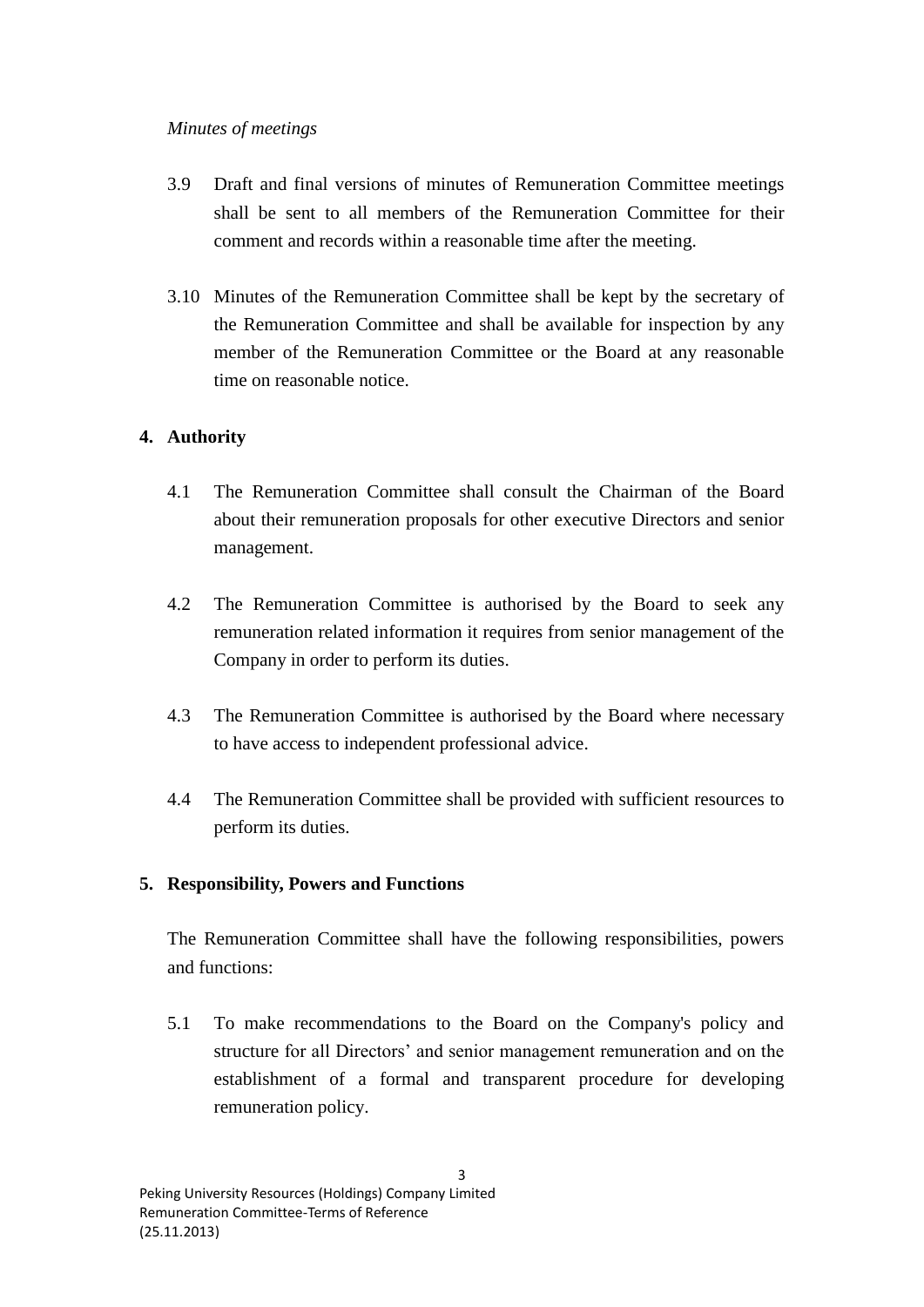- 5.2 To review and approve the management's remuneration proposals with reference to the Board's corporate goals and objectives.
- 5.3 To make recommendations to the Board on the remuneration packages of individual executive Directors and senior management. This should include benefits in kind, pension rights and compensation payments, including any compensation payable for loss or termination of their office or appointment.
- 5.4 To make recommendations to the Board of the remuneration of non-executive Directors.
- 5.5 To consider salaries paid by comparable companies, time commitment and responsibilities, and employment conditions elsewhere in the Group.
- 5.6 To review and approve compensation payable to executive Directors and senior management for any loss or termination of their office or appointment to ensure that it is determined consistent with contractual terms and are otherwise fair and not excessive.
- 5.7 To review and approve compensation arrangements relating to dismissal or removal of Directors for misconduct to ensure that they are determined consistent with relevant contractual terms and are otherwise reasonable and appropriate.
- 5.8 To ensure that no Director or any of his associates is involved in deciding his own remuneration.

# **6. Reporting Responsibility**

6.1 The Remuneration Committee shall report back to the Board on their decisions or recommendations, unless there are legal or regulatory restrictions on their ability to do so (such as a restriction on disclosure due to regulatory requirements).